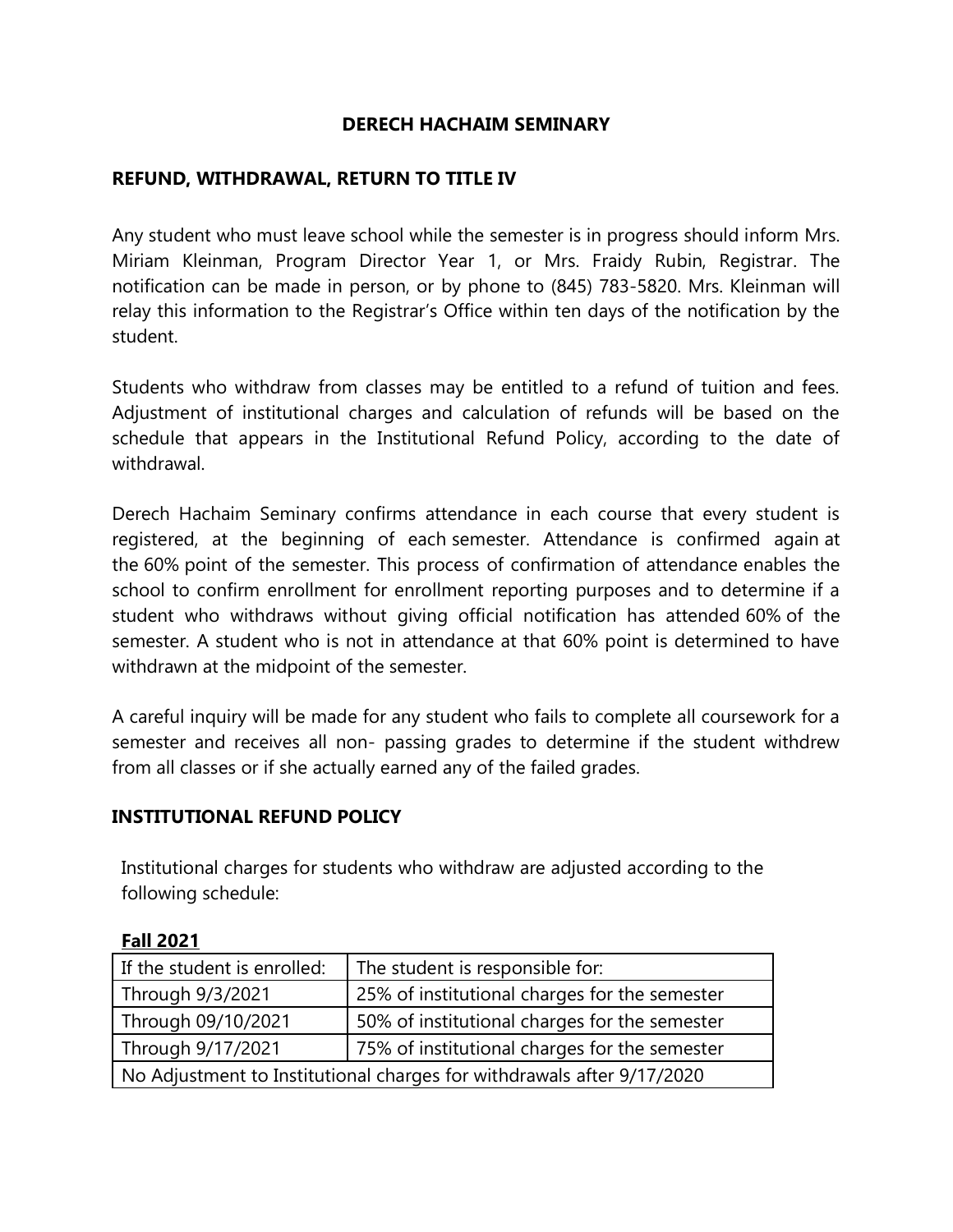# **Spring 2022**

| If the student is enrolled:                                             | The student is responsible for:               |
|-------------------------------------------------------------------------|-----------------------------------------------|
| Through 2/2/2022                                                        | 25% of institutional charges for the semester |
| Through 2/9/2022                                                        | 50% of institutional charges for the semester |
| Through 2/16/2022                                                       | 75% of institutional charges for the semester |
| No Adjustment to Institutional charges for withdrawals after 02/16/2022 |                                               |

Refunds for the courses Teaching Practicum III, Ethical Interpersonal Communication, and Practical Applications of Bloom's Taxonomy are adjusted according to the following schedule:

#### **Fall 2021**

| If the student is enrolled:                                             | The student is responsible for:               |
|-------------------------------------------------------------------------|-----------------------------------------------|
| Through 11/9/2021                                                       | 25% of institutional charges for the semester |
| Through 11/16/2021                                                      | 50% of institutional charges for the semester |
| Through 11/23/2021                                                      | 75% of institutional charges for the semester |
| No Adjustment to Institutional charges for withdrawals after 11/23/2021 |                                               |

## **RETURN TO TITLE IV FUNDS**

For all Title IV eligible students who withdraw during a semester, the institution performs an R2T4 calculation utilizing the Return to Title IV software provided by the U.S. Department of Education. The institution determines the date of withdrawal to be used in the R2T4 calculation.

For a student who gives official notification, the date of withdrawal is the date that the student indicates in her notice or the date of notification, whichever is earlier.

Generally, if a student officially withdraws before 60% of the semester has passed, she will be able to retain a prorated portion of the financial aid award based on the number of days attended and the number of days in the semester. If she withdraws after 60% of the semester has passed she will most likely be able to retain all of the financial aid she has been awarded.

For a student who withdraws without giving official notification, the date of withdrawal is the midpoint of the semester, and the student will be able to retain 50% of the Title IV funds disbursed or the amount that could have been disbursed. If there is a last documented date of attendance in class or at an academically related activity, the R2T4 will be calculated based on this date. This will enable the student to retain a prorated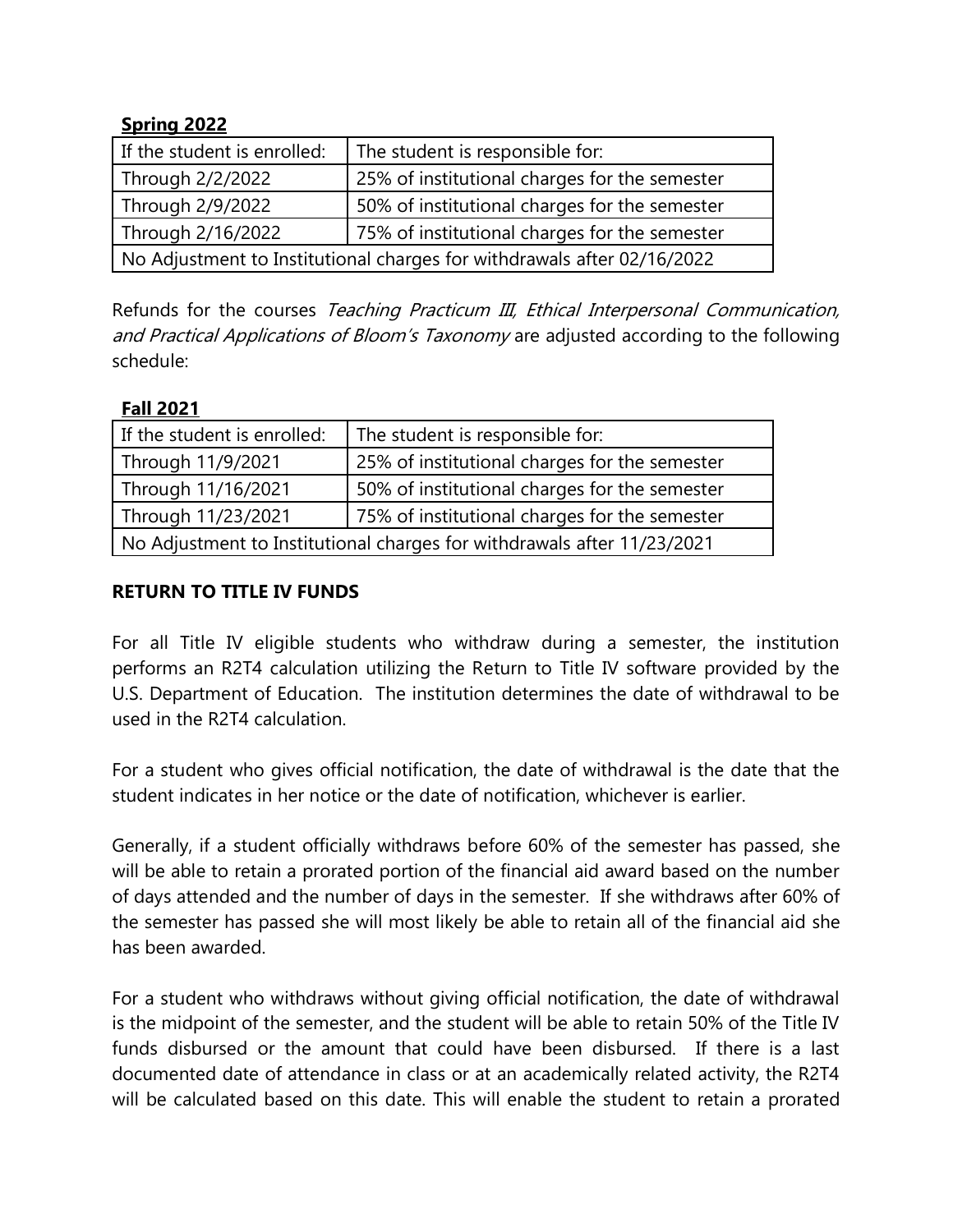portion of the financial aid award based on the number of days she attended and the number of days in the semester.

If the calculation on the U.S. Department of Education's R2T4 system results in the need to return funds to the Title IV programs, funds will be returned to the various federal financial aid programs according to the following order:

- (i) Unsubsidized Federal Direct Stafford loans
- (ii) Subsidized Federal Direct Stafford loans
- (iii) Federal Direct PLUS received on behalf of the student

Any funds that need to be returned to a lender will be returned by the school on behalf of the student. If unearned funds remain to be returned after repayment of outstanding loan amounts, the remaining excess will be returned in the following order:

- (i) Federal Pell Grants
- (ii) FSEOG

Refunds and returns of Title IV funds will be made within forty-five days of the date of determination that a student has withdrawn. Institutional charges that were previously paid by FSA funds might become a debit that the student will be responsible to pay.

## RETURNING UNEARNED AID

Within 30 days of determining that a student who withdrew must repay all or part of a Title IV grant, the school will notify the student that she must repay the overpayment or make satisfactory arrangements to repay it. The student may sign a repayment agreement with the school or with the US Department of Education or pay the overpayment to the school. If a student fails to pay or sign a repayment agreement with the school or with the US Department of Education, the school will report the overpayment to NSLDS and refer it to the Default Resolution Group for collection.

## POST WITHDRAWAL DISBURSEMENTS

Students who withdraw in the middle of the semester will have an R2T4 calculation performed to determine if they earned more funds than funds that had already been disbursed at the time of withdrawal. If a student earned more funds than funds disbursed at the time of withdrawal, she qualifies for a post withdrawal disbursement